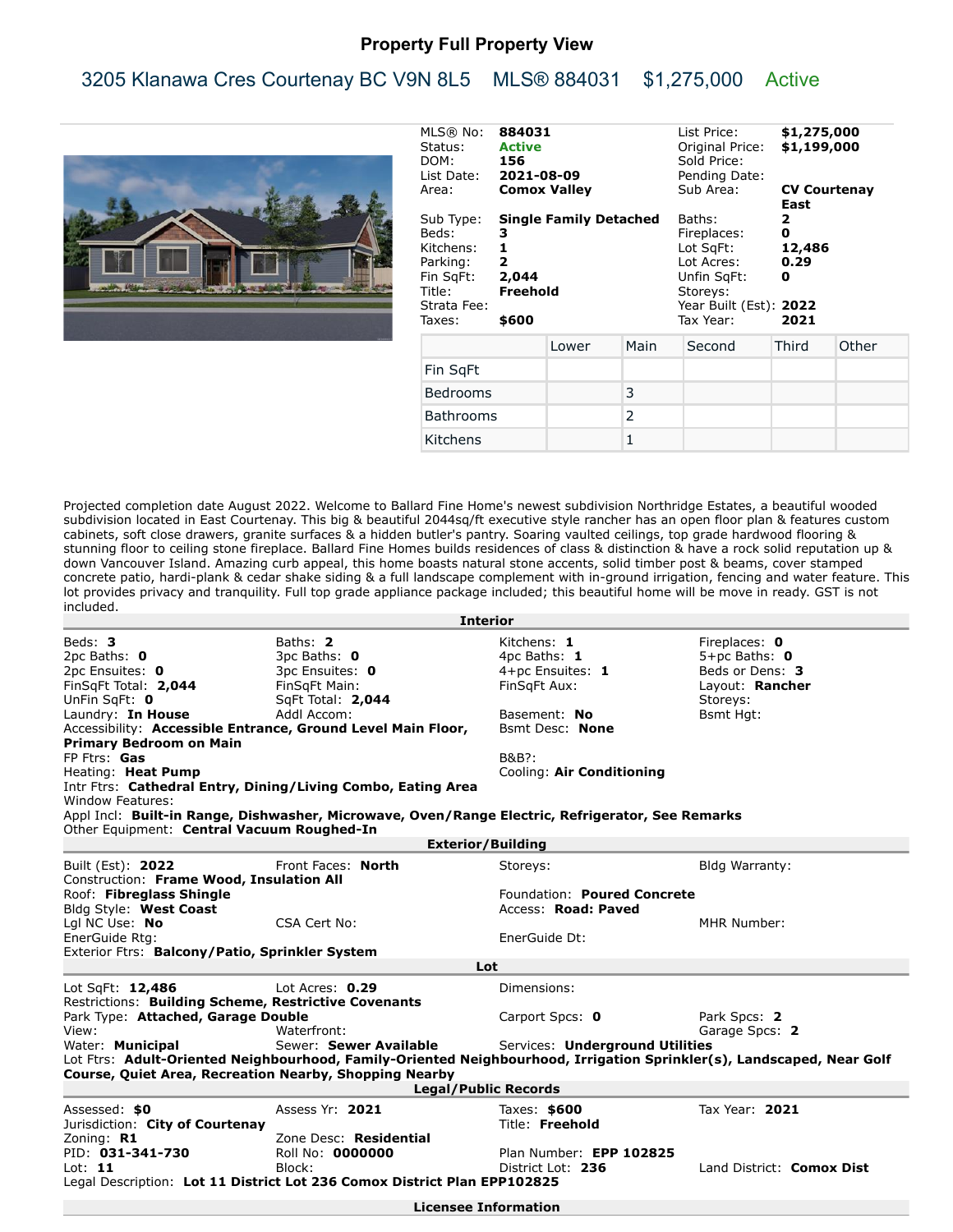| <b>Licensee Name</b>                                     | <b>Phone</b>                                                 | <b>Brokerage</b>               | <b>Awd Split</b>     |  |  |  |  |
|----------------------------------------------------------|--------------------------------------------------------------|--------------------------------|----------------------|--|--|--|--|
| List: Derek Costantino                                   | 250-334-3124                                                 | Royal LePage-Comox Valley (CV) |                      |  |  |  |  |
| CoList: Donald Ballard*                                  | 250-951-1732                                                 | Macdonald Realty (Pkvl)        |                      |  |  |  |  |
| Buver:                                                   |                                                              |                                |                      |  |  |  |  |
| Seller Name: Ballard Fine Homes Ltd                      |                                                              | Seller Ph:                     | Solicitation OK?: No |  |  |  |  |
| Appt Ph:                                                 | Brok Fee: 3.5% 100K & 1.5% bal                               |                                |                      |  |  |  |  |
| Access Code:                                             | Lckbx Loc: None                                              |                                |                      |  |  |  |  |
| Licensee Notes:                                          |                                                              |                                |                      |  |  |  |  |
| Directions:                                              |                                                              |                                |                      |  |  |  |  |
| Financing:                                               |                                                              | Possession: See Notes          |                      |  |  |  |  |
| Terms: None                                              |                                                              |                                | Occupant: Vacant     |  |  |  |  |
| Agent Info: Information Package Available                |                                                              |                                |                      |  |  |  |  |
|                                                          | Showing Instructions: Appts by Touchbase, Call Listing Agent |                                |                      |  |  |  |  |
| *Personal Real Estate Corporation<br><b>Prices/Dates</b> |                                                              |                                |                      |  |  |  |  |
|                                                          |                                                              |                                |                      |  |  |  |  |
| List Price: \$1,275,000                                  | Sold Price:                                                  | Original Price: \$1,199,000    | DoM: 156             |  |  |  |  |
| List Date: 2021-08-09                                    | Entered Date: 2021-08-11                                     | Change Date: 2021-09-21        | Offer Acceptance:    |  |  |  |  |
| Sale Entry Date:                                         | Pending Date:                                                | Proj. Close:                   | Sold Date:           |  |  |  |  |
| Status Chg: 2021-08-11                                   |                                                              |                                |                      |  |  |  |  |
| Assess/FinSqFt: \$0                                      | Orig/FinSqFt: \$587                                          | List/FnSqFt: \$624             | SId/FnSqFt:          |  |  |  |  |
| Sell/List:                                               | List/Assess:                                                 | Sell/Assess:                   | LP Incl GST?: $No$   |  |  |  |  |
|                                                          |                                                              | <b>Media/Miscellaneous</b>     |                      |  |  |  |  |
| Virtual Tour 1:                                          |                                                              |                                |                      |  |  |  |  |
| Virtual Tour 2:                                          |                                                              |                                |                      |  |  |  |  |
| Addnl Photos:                                            |                                                              |                                |                      |  |  |  |  |
| <b>Feature Sheet:</b>                                    |                                                              |                                |                      |  |  |  |  |
| Sales Brochure:                                          |                                                              |                                |                      |  |  |  |  |
| Sound Bite:                                              |                                                              |                                |                      |  |  |  |  |
| Foreign MLS® No:                                         |                                                              | Foreign Board:                 |                      |  |  |  |  |
| Open Houses:                                             |                                                              |                                |                      |  |  |  |  |
| Legacy MLS® No:                                          |                                                              |                                |                      |  |  |  |  |
|                                                          |                                                              |                                |                      |  |  |  |  |
|                                                          |                                                              |                                |                      |  |  |  |  |
|                                                          |                                                              |                                |                      |  |  |  |  |
| The country                                              |                                                              | 露                              |                      |  |  |  |  |











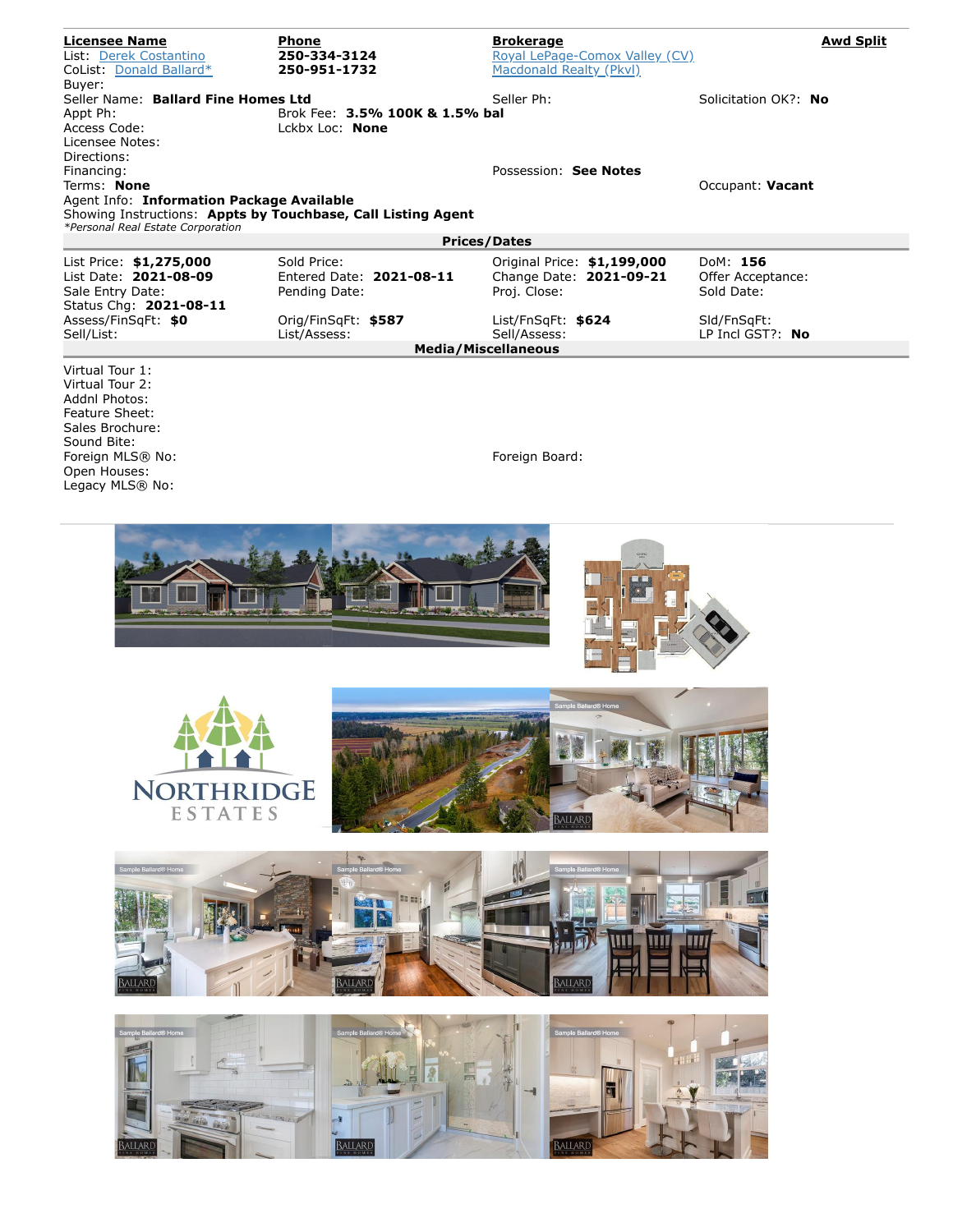







## Room Count: **9**

| <b>Finished Rooms</b> |       |                          |                 |       |                          |  |
|-----------------------|-------|--------------------------|-----------------|-------|--------------------------|--|
| Room                  | Level | <b>Dimensions/Pieces</b> | Room            | Level | <b>Dimensions/Pieces</b> |  |
| Bathroom              | Main  | 4-Piece                  | Great Room      | Main  | 18'6x22                  |  |
| Bedroom               | Main  | 11x10'8                  | Kitchen         | Main  | $11\times13$             |  |
| Bedroom               | Main  | 11'8x12'5                | Laundry         | Main  | 15x7'2                   |  |
| Dining Room           | Main  | 11×11                    | Primary Bedroom | Main  | 16x16                    |  |
| Ensuite               | Main  | 5-Piece                  |                 |       |                          |  |

| <b>Unfinished Areas</b> | <b>Layout Summary</b> |       |      |        |       |       |
|-------------------------|-----------------------|-------|------|--------|-------|-------|
|                         |                       | Lower | Main | Second | Third | Other |
|                         | Fin SqFt              |       |      |        |       |       |
|                         | Bedrooms              |       | 3    |        |       |       |
|                         | Bathrooms             |       | 2    |        |       |       |
|                         | Kitchens              |       |      |        |       |       |